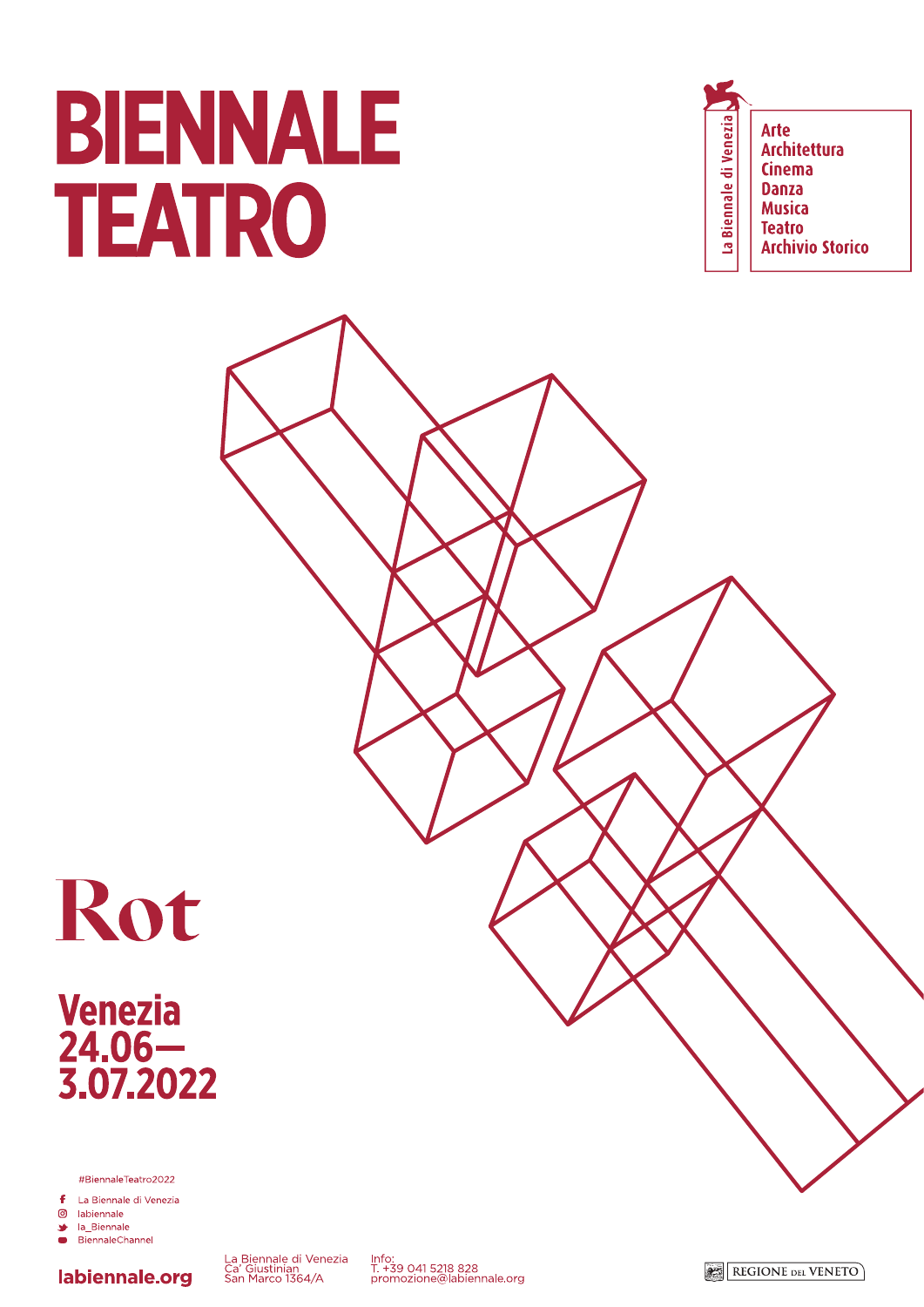FRIDAY 24.06.2022 7.00 PM Arsenale - Teatro alle Tese (III) **CHRISTIANE JATAHY** (Golden Lion) THE LINGERING NOW (120') \*

9.30 PM Arsenale **LATE HOUR SCRATCHING POETRY** Text Alda Merini Reading with **ASIA ARGENTO** Soundscape + DJ set by **DEMETRIO CASTELLUCCI**

**SATURDAY** 25.06.2022 6.00 PM Arsenale - Teatro alle Tese (III) **CHRISTIANE JATAHY** (Golden Lion) THE LINGERING NOW (120') \*

8.30 PM Arsenale - Tese dei Soppalchi **OLMO MISSAGLIA** Winner - Biennale College Directors under 35 (2021-2022) UNA FORESTA \*\*\*

10.30 PM Arsenale **LATE HOUR SCRATCHING POETRY** text Alda Merini Reading by and with **GALATEA RANZI**  and performers to be defined assistant **Liliana Massari** Soundscape + DJ set by **DEMETRIO CASTELLUCCI** Exact Aldres Merchinics (and Merica)<br>
Free Artistic Constant Lillian Massari<br>
Soundscape + DJ set by defined<br>
San Marco 1364/A | Info: The CASTELLUCCI<br>
The MERIRIO CASTELLUCCI<br>
In collaboration with Accademia Nazionale<br>
Sa

in collaboration with Accademia Nazionale d'Arte Drammatica "Silvio d'Amico"

SUNDAY 26.06.2022 12.00 PM Ca' Giustinian - Sala delle Colonne Golden Lion for Lifetime Achievement Award Ceremony **CHRISTIANE JATAHY** A talk with

Christiane Jatahy will follow Moderator: Andrea Porcheddu

6.00 PM Arsenale - Tese dei Soppalchi **OLMO MISSAGLIA** Winner - Biennale College Directors under 35 (2021-2022) UNA FORESTA \*\*\*

6.00 PM **BIENNALE COLLEGE TEATRO 2022**  PERFORMANCE SITE SPECIFIC Productions La Biennale di Venezia

Campo Santo Stefano **AINE E. NAKAMURA**

UNDER AN UNNAMED FLOWER \*\*\* Campo Sant'Agnese

**ANTOINE NEUFMARS** ODORAMA \*\*\*

7.00 PM Palazzo Trevisan degli Ulivi **MILO RAU: ACTIVISM AND INTIMACY MILO RAU / DANIEL DEMOUSTIER** ORESTES IN MOSUL: THE MAKING OF (72')

*full lenght film* In collaboration with the Swiss Arts Council Pro Helvetia and Consulate General of Switzerland in Milan

8.30 PM Teatro Piccolo Arsenale **CADEN MANSON / BIG ART GROUP**  BROKE HOUSE (75') \*\*

10.30 PM Arsenale

**LATE HOUR SCRATCHING POETRY** text Alda Merini Reading by and with **GALATEA RANZI**  and performers to be defined assistant **Liliana Massari**

Soundscape + DJ set by **DEMETRIO CASTELLUCCI**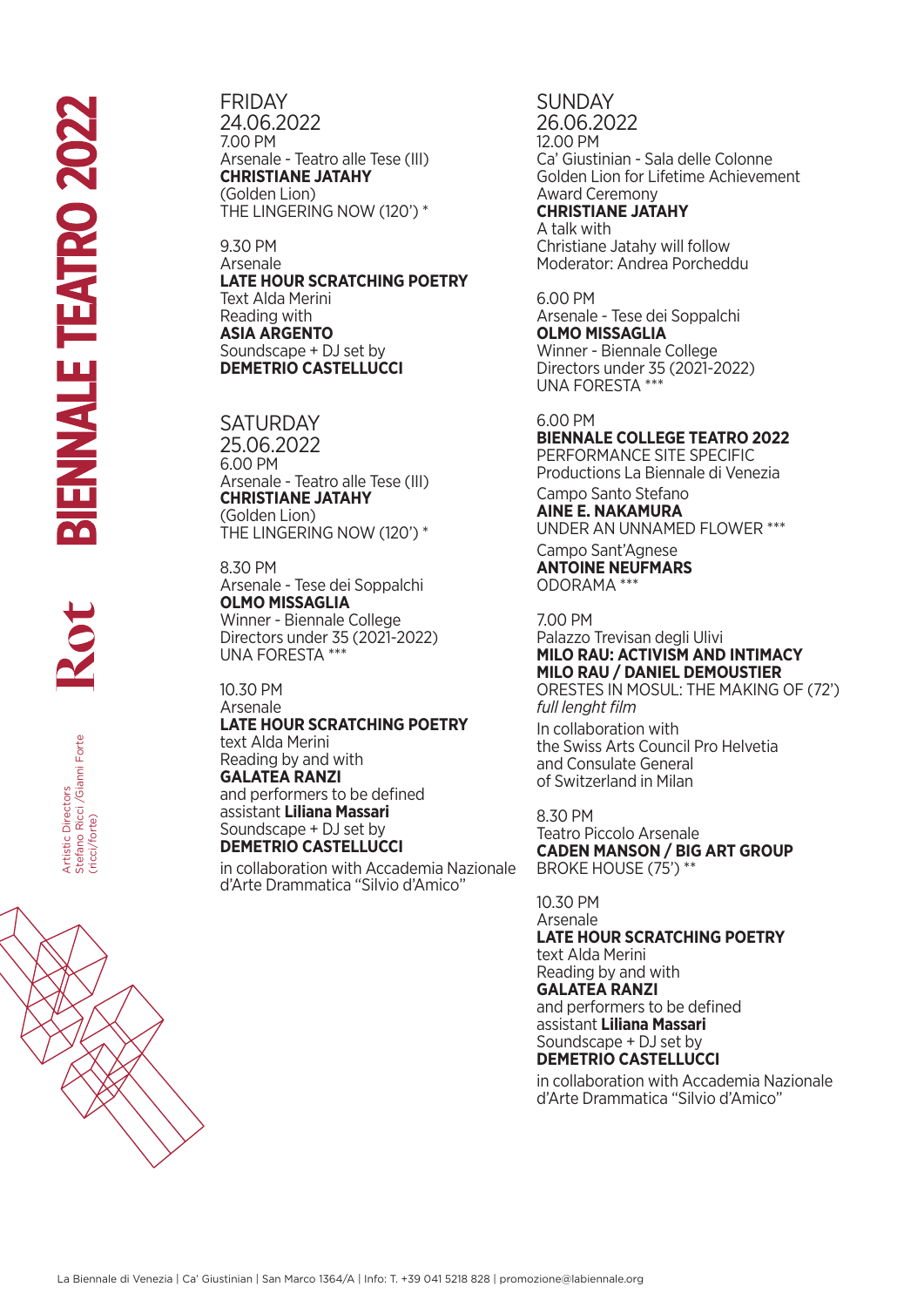**MONDAY** 27.06.2022 4.00 PM Arsenale - Sala d'Armi A WINNER BIENNALE COLLEGE TEATRO AUTHORS UNDER 40 (2021-2022) **TOLJA DJOKOVIC** EN ABYME Mise en lecture Production La Biennale di Venezia In collaboration with Piccolo Teatro di Milano – Teatro d'Europa

6.00 PM Teatro Piccolo Arsenale **CADEN MANSON / BIG ART GROUP**  BROKE HOUSE (75') \*\*

#### 6.00 PM

### **BIENNALE COLLEGE TEATRO 2022**  PERFORMANCE SITE SPECIFIC

Productions La Biennale di Venezia Campo Santo Stefano

**AINE E. NAKAMURA** UNDER AN UNNAMED FLOWER \*\*\*

Campo Sant'Agnese **ANTOINE NEUFMARS** ODORAMA \*\*\*

8.00 PM Arsenale - Teatro alle Tese (II) **YANA ROSS** BRIEF INTERVIEWS WITH HIDEOUS MEN – 22 TYPES OF LONELINESS (120') \*

## 10.30 PM Arsenale **LATE HOUR SCRATCHING POETRY** text Alda Merini Reading by and with

**GALATEA RANZI**  and performers to be defined assistant **Liliana Massari** Soundscape + DJ set by **DEMETRIO CASTELLUCCI**

in collaboration with Accademia Nazionale d'Arte Drammatica "Silvio d'Amico"

**TUESDAY** 28.06.2022 4.00 PM Arsenale - Sala d'Armi A WINNER BIENNALE COLLEGE TEATRO AUTHORS UNDER 40 (2021-2022) **GIACOMO GARAFFONI** VERONICA Mise en lecture Production La Biennale di Venezia In collaboration with Piccolo Teatro di Milano – Teatro d'Europa

6.00 PM Arsenale, Teatro alle Tese (II) **YANA ROSS** BRIEF INTERVIEWS WITH HIDEOUS MEN – 22 TYPES OF LONELINESS (120') \*

## 6.00 PM

**BIENNALE COLLEGE TEATRO 2022**  PERFORMANCE SITE SPECIFIC Productions La Biennale di Venezia Campo Santo Stefano **AINE E. NAKAMURA**

UNDER AN UNNAMED FLOWER \*\*\*

Campo Sant'Agnese **ANTOINE NEUFMARS** ODORAMA \*\*\*

7.00 PM

Palazzo Trevisan degli Ulivi **MILO RAU: ACTIVISM AND INTIMACY** THE CONGO TRIBUNAL (100') *full lenght film*

In collaboration with the Swiss Arts Council Pro Helvetia and Consulate General of Switzerland in Milan

9.00 PM Arsenale - Tese dei Soppalchi **BELOVA / IACOBELLI** LOCO (60') \*

10.30 PM Arsenale **LATE HOUR SCRATCHING POETRY** text Alda Merini Reading by and with **GALATEA RANZI**  and performers to be defined assistant **Liliana Massari** Soundscape + DJ set by **DEMETRIO CASTELLUCCI**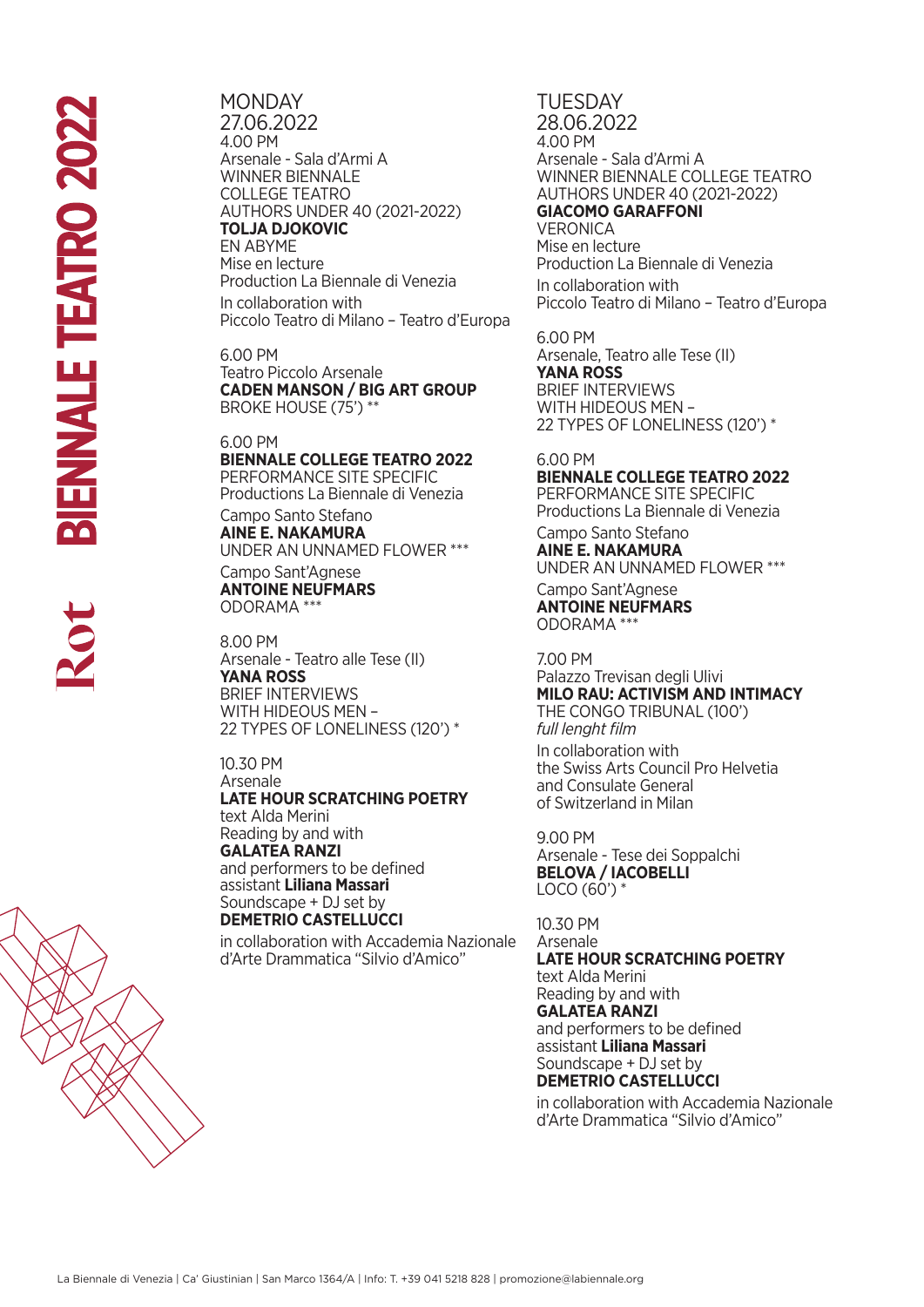**WEDNESDAY** 29.06.2022 3.00 PM Ca' Giustinian – Sala delle Colonne **TO BE, NOT TO BE OR TO BE ELSEWHERE Round table**  Guests: Natacha Belova, Daria Deflorian,

Samira Elagoz, Tita Iacobelli, Caden Manson, Carlus Padrissa, Milo Rau, Antonio Tagliarini Moderator: Andrea Porcheddu

## 6.00 PM

## **BIENNALE COLLEGE TEATRO 2022**

PERFORMANCE SITE SPECIFIC Productions La Biennale di Venezia

Campo Santo Stefano **AINE E. NAKAMURA** UNDER AN UNNAMED FLOWER \*\*\*

Campo Sant'Agnese **ANTOINE NEUFMARS** ODORAMA \*\*\*

9.00 PM Arsenale - Tese dei Soppalchi **BELOVA / IACOBELLI**  $LOCO (60')$  \*

10.30 PM Arsenale **LATE HOUR SCRATCHING POETRY** text Alda Merini Reading by and with **GALATEA RANZI**  and performers to be defined assistant **Liliana Massari** Soundscape + DJ set by **DEMETRIO CASTELLUCCI**

in collaboration with Accademia Nazionale d'Arte Drammatica "Silvio d'Amico"

**THURSDAY** 30.06.2022 6.00 PM Arsenale, Teatro alle Tese (III) **SAMIRA ELAGOZ** (Silver Lion) SEEK BROMANCE (240') \*

## 6.00 PM **BIENNALE COLLEGE TEATRO 2022**  PERFORMANCE SITE SPECIFIC Productions La Biennale di Venezia Campo Santo Stefano **AINE E. NAKAMURA**

UNDER AN UNNAMED FLOWER \*\*\*

Campo Sant'Agnese **ANTOINE NEUFMARS** ODORAMA \*\*\*

6.00 e 9.00 PM Arsenale - Sala d'Armi A **DEFLORIAN / TAGLIARINI**  SOVRIMPRESSIONI (70')

7.00 PM Palazzo Trevisan degli Ulivi **MILO RAU: ACTIVISM AND INTIMACY** FAMILIE (80') *full lenght film* In collaboration with the Swiss Arts Council Pro Helvetia and Consulate General of Switzerland in Milan

#### 10.30 PM Arsenale

**LATE HOUR SCRATCHING POETRY** text Alda Merini Reading by and with **GALATEA RANZI**  and performers to be defined assistant **Liliana Massari** Soundscape + DJ set by **DEMETRIO CASTELLUCCI**

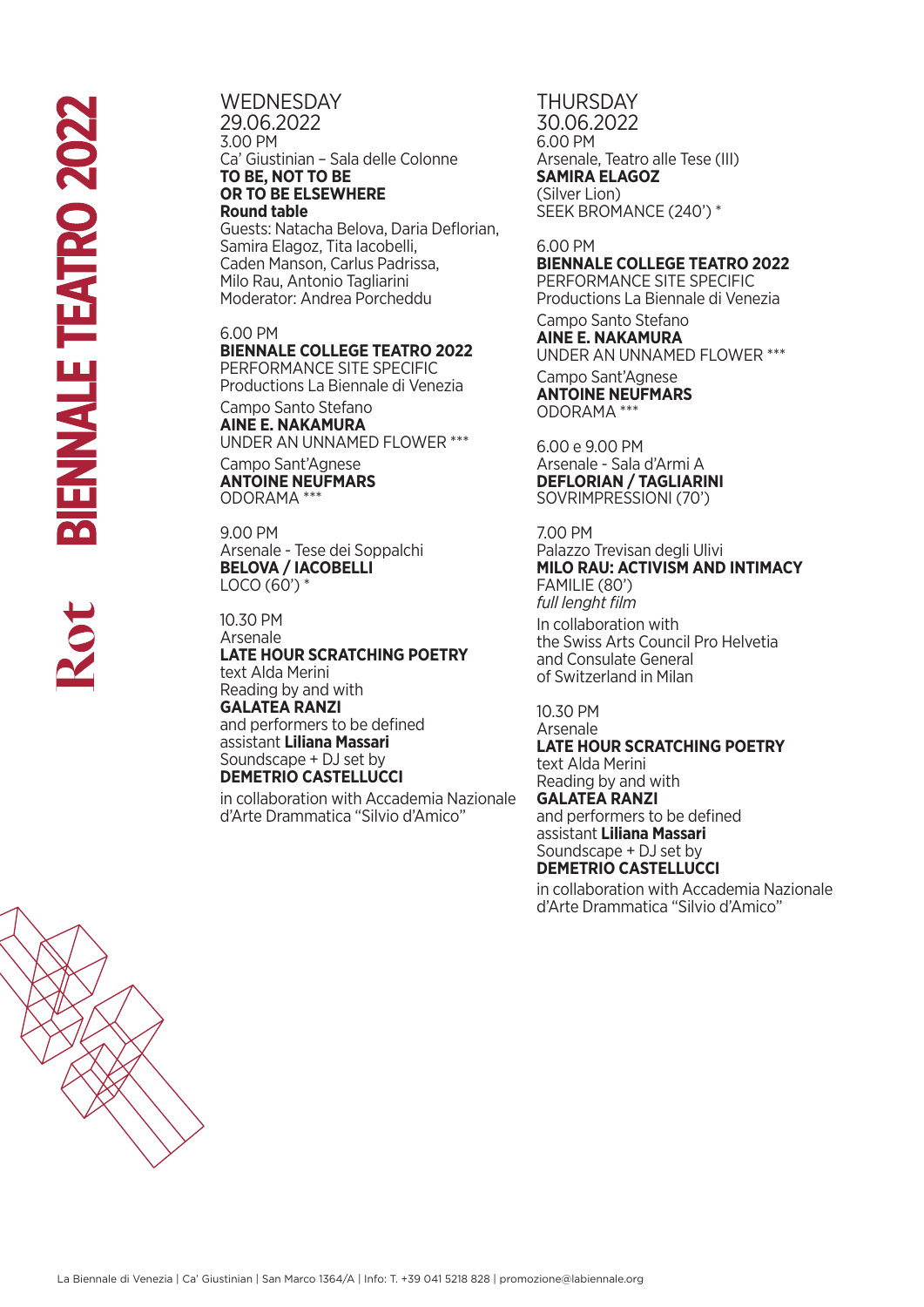# FRIDAY

01.07.2022 12.00 PM Ca' Giustinian - Sala delle Colonne Silver Lion Award Ceremony **SAMIRA ELAGOZ**

A talk with Samira Elagoz will follow Moderator: Andrea Porcheddu

## 6.00 PM

## **BIENNALE COLLEGE TEATRO 2022**

PERFORMANCE SITE SPECIFIC Productions La Biennale di Venezia

Campo Santo Stefano **AINE E. NAKAMURA** UNDER AN UNNAMED FLOWER \*\*\* Campo Sant'Agnese **ANTOINE NEUFMARS**

ODORAMA \*\*\*

6.00 e 9.00 PM Arsenale - Sala d'Armi A **DEFLORIAN / TAGLIARINI**  SOVRIMPRESSIONI (70')

8.30 PM Teatro Piccolo Arsenale **MILO RAU** LA REPRISE. HISTOIRE(S) DU THÉÂTRE (I) (100')

10.30 PM Arsenale **LATE HOUR SCRATCHING POETRY** text Alda Merini Reading by and with **GALATEA RANZI**  and performers to be defined assistant **Liliana Massari** Soundscape + DJ set by

# **DEMETRIO CASTELLUCCI**

in collaboration with Accademia Nazionale d'Arte Drammatica "Silvio d'Amico"

## **SATURDAY** 02.07.2022 2.00 PM Arsenale – Tese dei Soppalchi **BIENNALE COLLEGE TEATRO REGISTI UNDER 35** Final (2022-2023)

Event not open to the public

5.00 PM Teatro Piccolo Arsenale **MILO RAU** LA REPRISE. HISTOIRE(S) DU THÉÂTRE (I) (100')

6.00 PM **BIENNALE COLLEGE TEATRO 2022**  PERFORMANCE SITE SPECIFIC

Productions La Biennale di Venezia Campo Santo Stefano

# **AINE E. NAKAMURA** UNDER AN UNNAMED FLOWER \*\*\*

Campo Sant'Agnese **ANTOINE NEUFMARS** ODORAMA \*\*\*

8.00 PM Arsenale - Teatro alle Tese (II) **PEEPING TOM** TRIPTYCH The missing door, The lost room & The hidden floor (135')

10.30 PM

Arsenale **LATE HOUR SCRATCHING POETRY** text Alda Merini Reading by and with **GALATEA RANZI**  and performers to be defined assistant **Liliana Massari** Soundscape + DJ set by **DEMETRIO CASTELLUCCI**